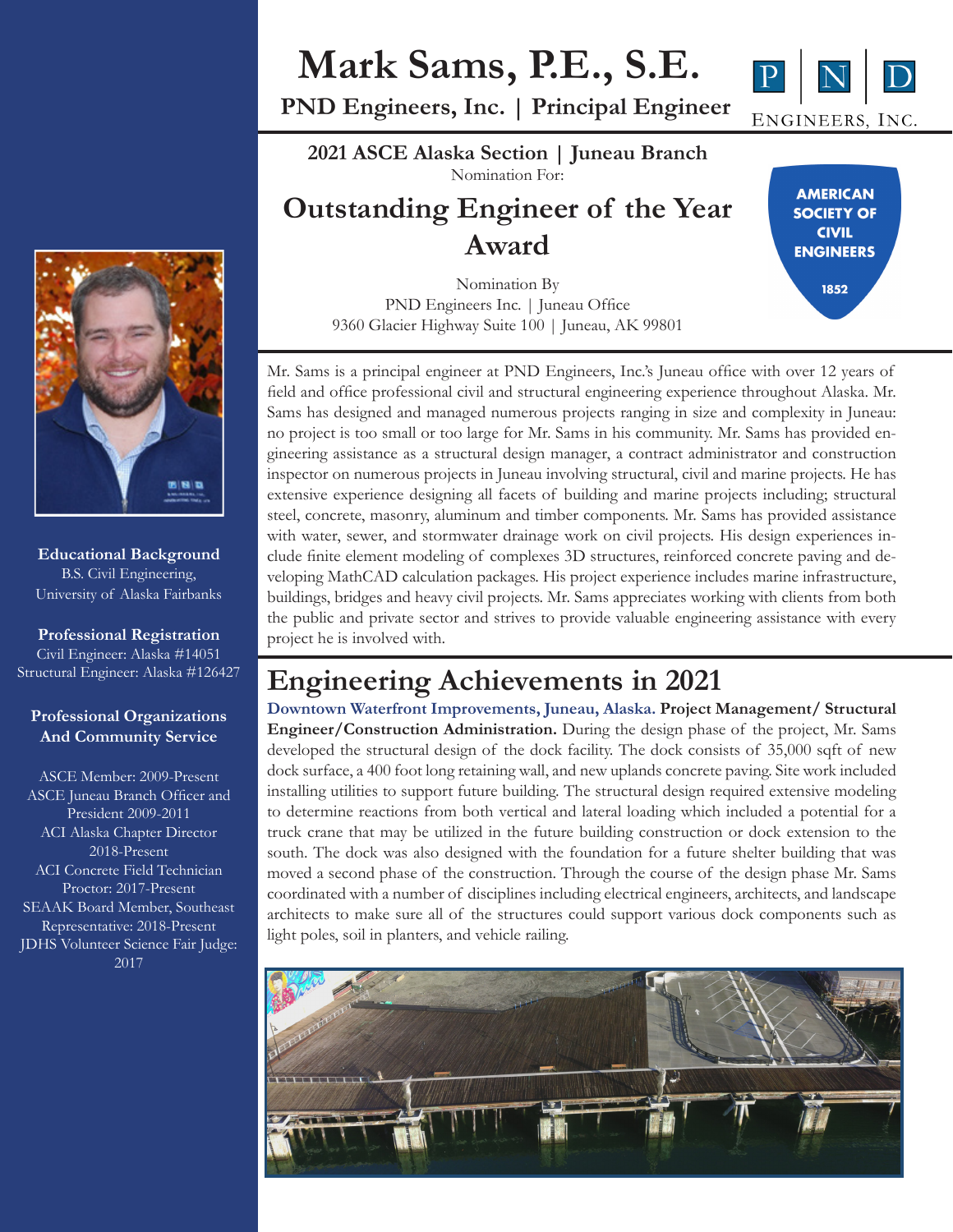To accelerate the construction phase of the project, Mr. Sams worked with CBJ to develop a number of items that could be grouped into an owner supplied procurement contract so that the concrete retaining wall construction could begin shortly after NTP was awarded for the project. The procurement contract included all of the retaining wall reinforcement, structural steel imbeds, and steel pipe piles. Once the construction project was awarded, Mr. Sams served as the single point of contact between the contractor and the owner, over saw contractual issues, and managed a team of inspectors during construction. The construction phase of the project lasted approximately 1.5 years. During construction approximately \$1million dollars' worth of work was deleted through change orders to accommodate the potential of a second building structure to be added to the dock. Also, significant redesigns of the drive way entrance were developed to accommodate the DOT driveway permit, and added infrastructure for future electric bus charging. Mr. Sams worked to stay ahead of the contractor to prevent unneeded materials from being fabricated or installed prior to issuing the changes, saving the CBJ from significant costs.

**Kensington Mine Projects, Juneau, Alaska. Project Management/Structural Engineer/Construction Administration.** Mr. Sams worked on a number of small projects for Coeur Alaska at their Kensington gold mine which included the Mobile Maintenance Shop mezzanine, the new ambulance building foundation, an underground concrete water retaining wall and various small structural modifications to various buildings around the mine site.

**USFS Anan Wildlife Observatory Shelter. Project Management/Structural Engineer.** Mr. Sams worked with a local contractor Rainforest Contracting, out of Petersburg, Alaska, and the USFS to develop the structural plans for the new mortise-and-tenon style open shelter that will be built on the new observation deck at the bear viewing platform at Anan Creek, near Wrangell, Alaska. The remote aspect of the site and the shallow bedrock provided unique challenges for supporting the new structure. Mr. Sams provided unique connection designs to meet the aesthetics required by the owner but maintained a code-compliant connection that was easily constructable by the contractor. The project also included a new foundation for an existing historic structure that will be relocated as part of the project.

**USFS Raven's Roost Cabin Design/Build. Project Management/Structural Engineer.** Mr. Sams assisted Rainforest Contracting for the design of a new USFS public use cabin near the Petersburg airport. The elevation of the cabin site required accommodating increased snow loads and part of the roof structure. Mr. Sams was able to develop a roof framing system that would support the higher-than-normal snow load and accommodate the used of transparent roofing panels over part of the structure.

**USCG Southeast Alaska Waterfront Inspections. Structural Engineer.** Mr. Sams provided structural engineering services to inspect 4 waterfront facilities in Southeast Alaska for the USCG. Inspection services included load ratings of three of the four facilities including locations at Sitka, Juneau and Petersburg. At the Ketchikan facility, Mr. Sams provided structural engineering assistance by evaluating the existing capacity of the marine railway cart to support its safe operation with a new vessel.

**Eareckson Air Station Temporary Dock Repair. Shemya, AK. Project Management/Structural Engineering/ Coastal Engineering/Cost Estimating.** Mr. Sams provided structural design services for repairs on an existing sheet pile dock located at the end of the Aleutian Island Chain. This project had an accelerated schedule to develop repair concepts and provide calculations and drawings for a long-term repair project to address damage to the facility from a winter storm while long-term repairs are funded and designed. The design criteria included a design wave great than 30 feet based on the site's exposure. Cost estimating and project scheduling have created challenges of determining the amount of temporary support materials and permanent materials that would be required for construction; the length of time required to barge materials to the site; the repairs' design lives before intallation of permanent repairs; and the sheer size of the structures required to resist the design forces. These all need to be addressed to properly assess costs.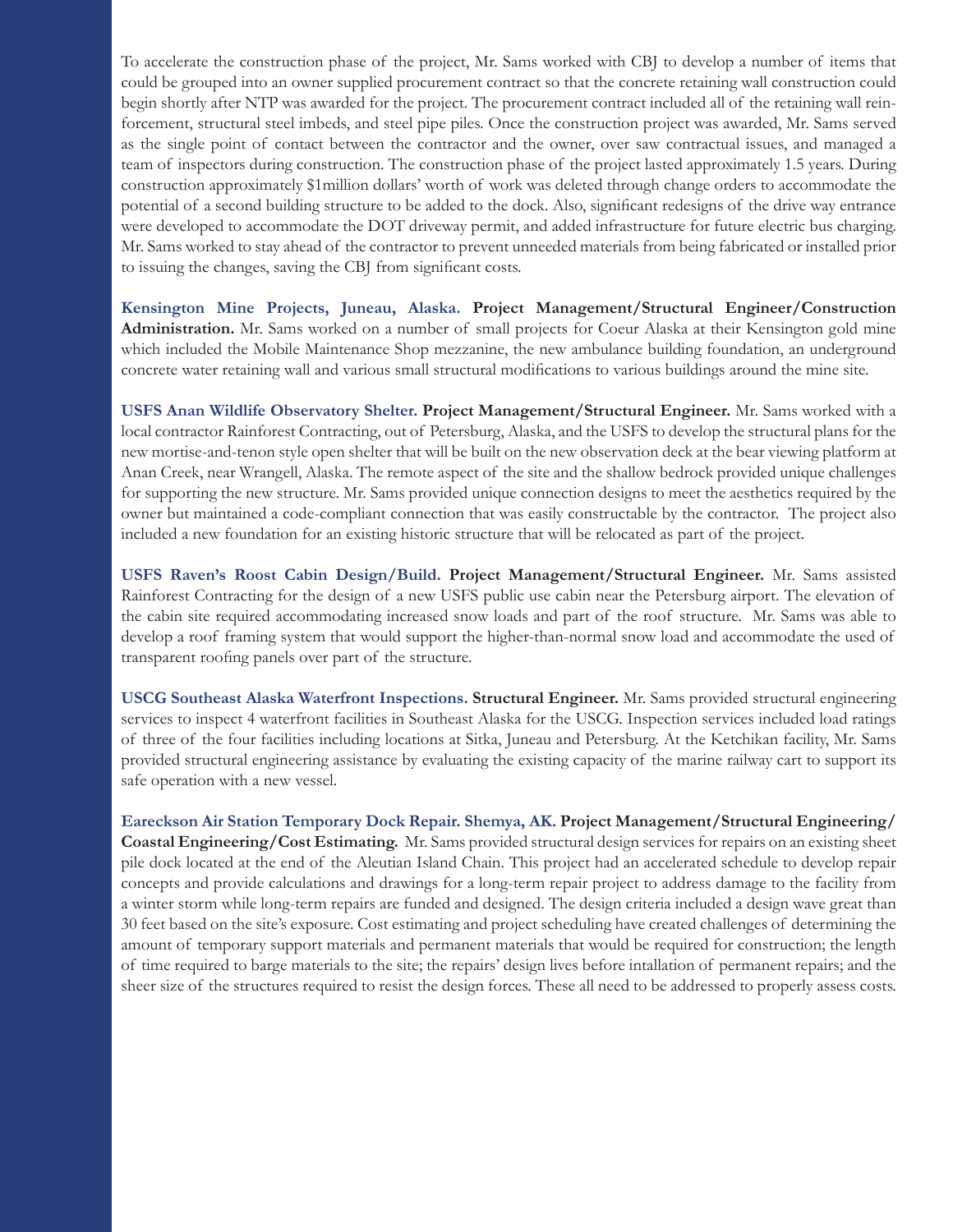### **Engineering Achievements Prior to 2021**

**Port of Juneau Cruise Ship Berths, Juneau, Alaska. Structural Engineer.** Provided structural design, project management and construction inspection services on this \$54 million project for two new offshore floating concrete pontoon docks in downtown Juneau. The facility provides 2200 linear feet of berthing space for two panamax cruise ships. Mr. Sams provided structural design services for both the north and south approach docks during the design phase of the project. Design work included steel and timber dock superstructure members with steel pipe pile supports utilizing rock anchors and SPIN FIN<sup>TM</sup> pile tips where necessary for tension loads. During construction, Mr. Sams managed a staff of 5 inspectors working two shifts a day. Mr. Sams worked with the Owner and the Contractor to resolve contract disputes and assisted the Owner with the contract administration.







**Statter Harbor Boat Launch Facility, Juneau, AK. Structural Engineer.** Mr. Sams designed multiple structural elements of the launch ramp facility including the timber canopy structure and the sections of cantilevered concrete sidewalks. The timber canopy structure design consisted of concrete footings with steel columns and a timber roof structure. The overall geometry of the roof and the roof structural members were coordinated with the Owner and glulam beam suppliers to provide a visually appealing curved roof structure that maximizes the usable covered space without a gutter or drip line. Mr. Sams designed the curved roof surface using a red cedar decking supported by yellow cedar beams to provide a contrasting appearance to the underside of the roof. Using roof decking also reduced the number of roof beams required, since the decking could span a greater distance than typical plywood construction. The curved roof structure allows the roof to drain and shed snow over a retaining wall, but also allows for an unobstructed view of the harbor and Admiralty Island. Mr. Sams used concealed knife plate connections to connect timber members together for a more aesthetically pleasing timber structure. The structure was designed for the prescribed local building code wind and seismic loads as well as the local snow loading. The cantilevered concrete sidewalk design consisted of concrete slab extended 9' out from the MSE wall below with a concrete counterweight.

This design required significant attention to concrete deflections, vibrations, and reinforcement strength. To increase the strength of the concrete section the design used a high strength concrete reinforcement greater than is typically used. This reinforcement also has a natural resistance to corrosion preventing the need to galvanize the high strength bar in the marine environment. The concrete mass was used to dampen the vibration and prevent overturning of the cantilever.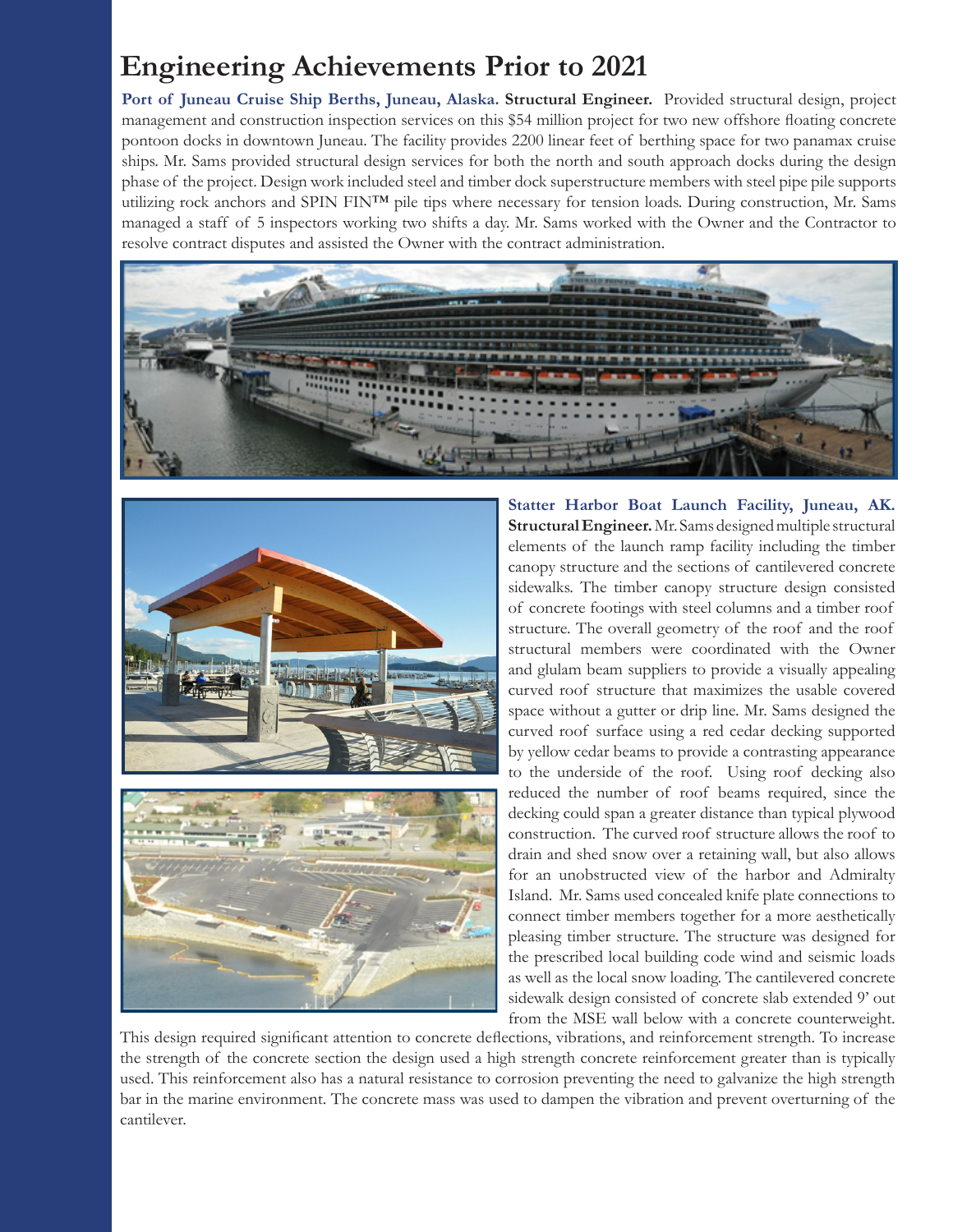**USCG Rescue 21 Tower Foundations, Southeast AK and Kodiak, AK. Structural Engineer/CA&CI.** Mr. Sams provided structural foundation designs for (4) remote tower sites. Two of the sites were located in Southeast Alaska and two were located on Kodiak. Foundations designed included foundations for 60' tall truss towers without tension cable supports. The designs consisted of rock anchors to resist uplift forces that could be installed using hand operated drill systems. The foundation systems required reducing mass as much as possible since all of the materials were brought to the site with a helicopter and placed by hand. During Construction at one of the sites, the soil conditions differed from the geotechnical report and required a quick redesign and retooling from 6 foot deep rock anchors to 25 foot deep soil anchors to get the tower installed before winter conditions shut down the construction season.



**Wrangell Marine Service Center, Wrangell, AK. Structural Engineer/CA&CI.** Mr. Sams provided structural design services to design the reinforced concrete paving that support the operation of the 300-ton travel lift used to service the facility. Finite element modeling was used to develop the slabon-grade concrete stressed from wheel loads. This project was very difficult in design due to part of the site being constructed over old sawdust fill from the saw mill that was previously located on the site. Mr. Sams conducted research to develop a soil modulus for the sawdust based on numerous USFS studies conducted on road building with timber sawmill waste. During construction Mr. Sams provided CA&CI services and spent two summers in the field conducting daily inspections during the construction phases of the project.



**Eldred Rock Lighthouse Concrete Repairs Juneau, AK. Structural Engineer/Condition Assessment.** Mr. Sams provided support the Eldred Rock Lighthouse Preservation Society as they continue to restore the historical light house on Eldred Rock. Mr. Sams conducted a site visit to inspect the existing condition of the light house concrete walls and assess the island for a possible new marine landing. Mr. Sams provided a system of repair materials repair concrete damage including cracking, delamination, and interior water damage to inside face of the concrete walls.



**CBJ Cruise Ship Terminal Staging Area Phase 1, Juneau, AK. Structural Engineer.** Mr. Sams was the design project manager for the fixed pier and uplands development project which included 10,000 sq. ft. fixed pier and a concrete paving design. The fixed pier entailed steel piles, pile caps, timber stringers and decking. The new structure bridges the gap between two sections of the existing Seawalk in downtown Juneau between the Tram building and the Visitor Center. Mr. Sams coordinated and designed portions of the bank of 12 electrical conduits below the new dock